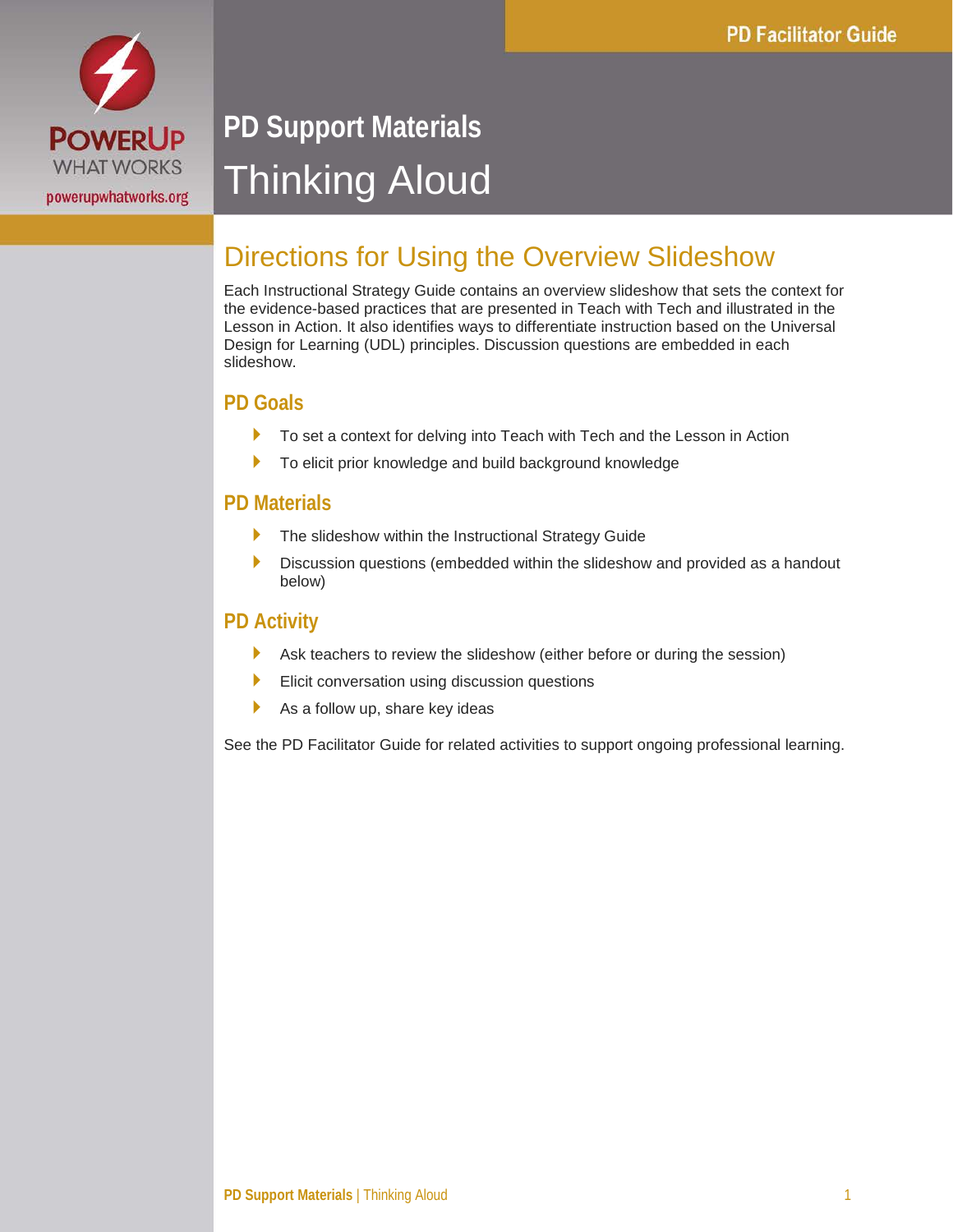### Discussion Questions for the Thinking Aloud in Math Slideshow

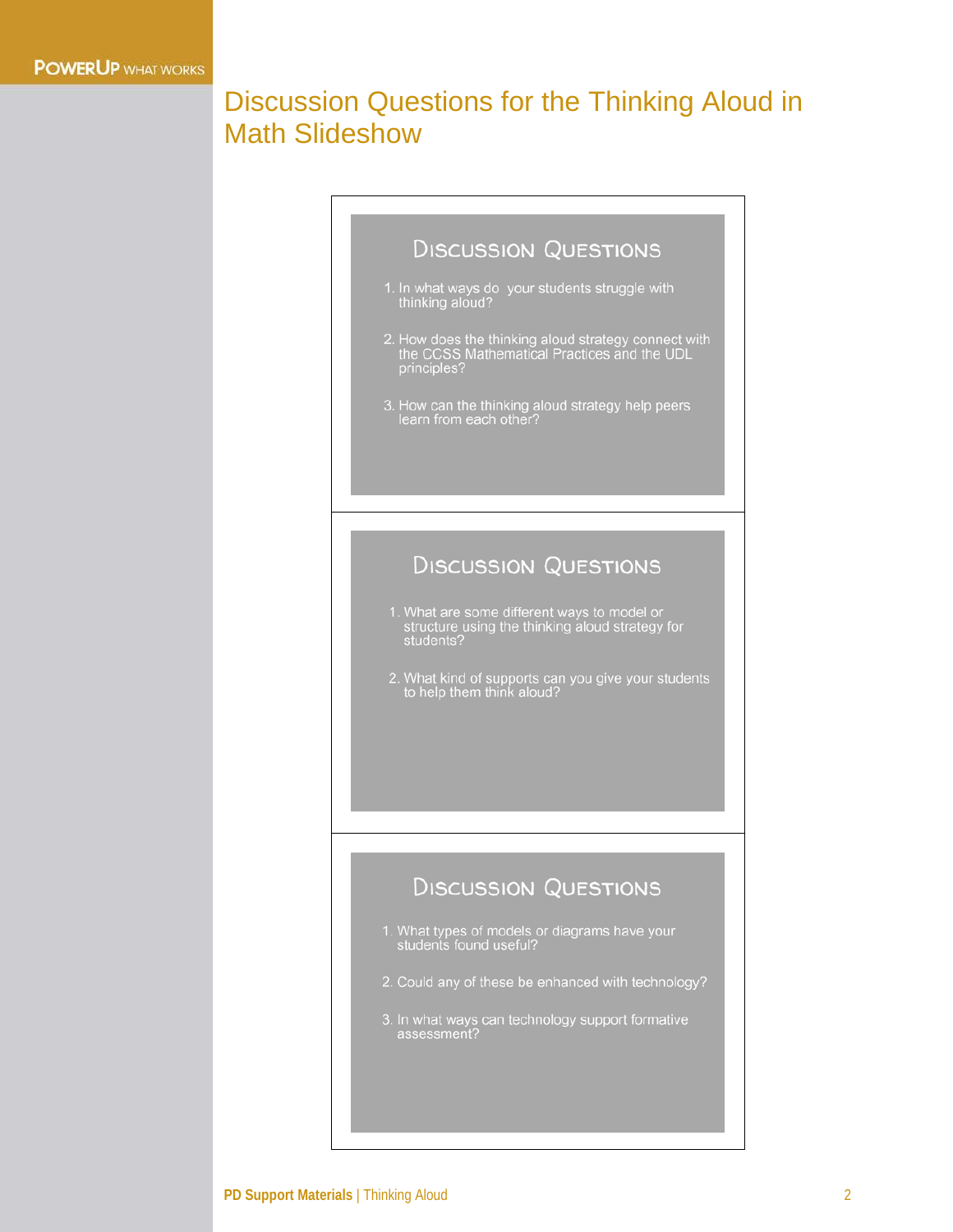### Directions for Using Teach With Tech

Each Instructional Strategy Guide contains a Teach with Tech section, which presents suggestions for differentiating evidence-based practices and personalizing instruction using a range of technology tools.

#### **PD Goals**

- To examine and discuss evidence-based practices in terms of:
	- What they are and how they can be used to differentiate instruction
	- How technology tools can be integrated to further meet the needs of struggling students
- To generate additional instructional strategies based on the needs of your students and the technology tools that are available in your school

#### **PD Materials**

- Teach with Tech (which is located within the Instructional Strategy Guide). This can be:
	- Distributed as a handout
	- Projected onto a large screen
	- Viewed on laptops, tablets, and other devices
- A companion chart (below), titled *Differentiate the Strategy*. The chart is divided into three columns:
	- The left-hand column, "Evidence-Based Practices," is divided into three sections, one for each of the three headings of evidence-based practices.
	- The middle column, "PowerUp Suggested Strategies," lists the strategies presented within PowerUp.
	- The right-hand column, "Differentiating Instruction with Technology," is blank so that it can be used to record ideas brainstormed by the group of teachers in your school.

#### **PD Activity**

- Review Teach with Tech (contained within the Instructional Strategy Guide)
	- Review the strategies under each of the three evidence-based practice headings
		- Discuss how relevant they are to your students' needs<br>• Compare them with current classroom practices
		- Compare them with current classroom practices
		- Identify new ideas that could be implemented
	- Discuss the accompanying Quick Views
	- Explore and discuss the identified UDL Guidelines
- Introduce the companion chart titled *Differentiate the Strategy*
	- Collaboratively (in small groups or pairs) brainstorm ideas to include in the right hand column ("Differentiating Instruction with Technology") by:
		- Exploring possible technology tools available in the school<br>• Sharing ideas
		- Sharing ideas
		- Identify what it would take to implement these ideas in the classroom

See the PD Facilitator Guide for related activities to support ongoing professional learning.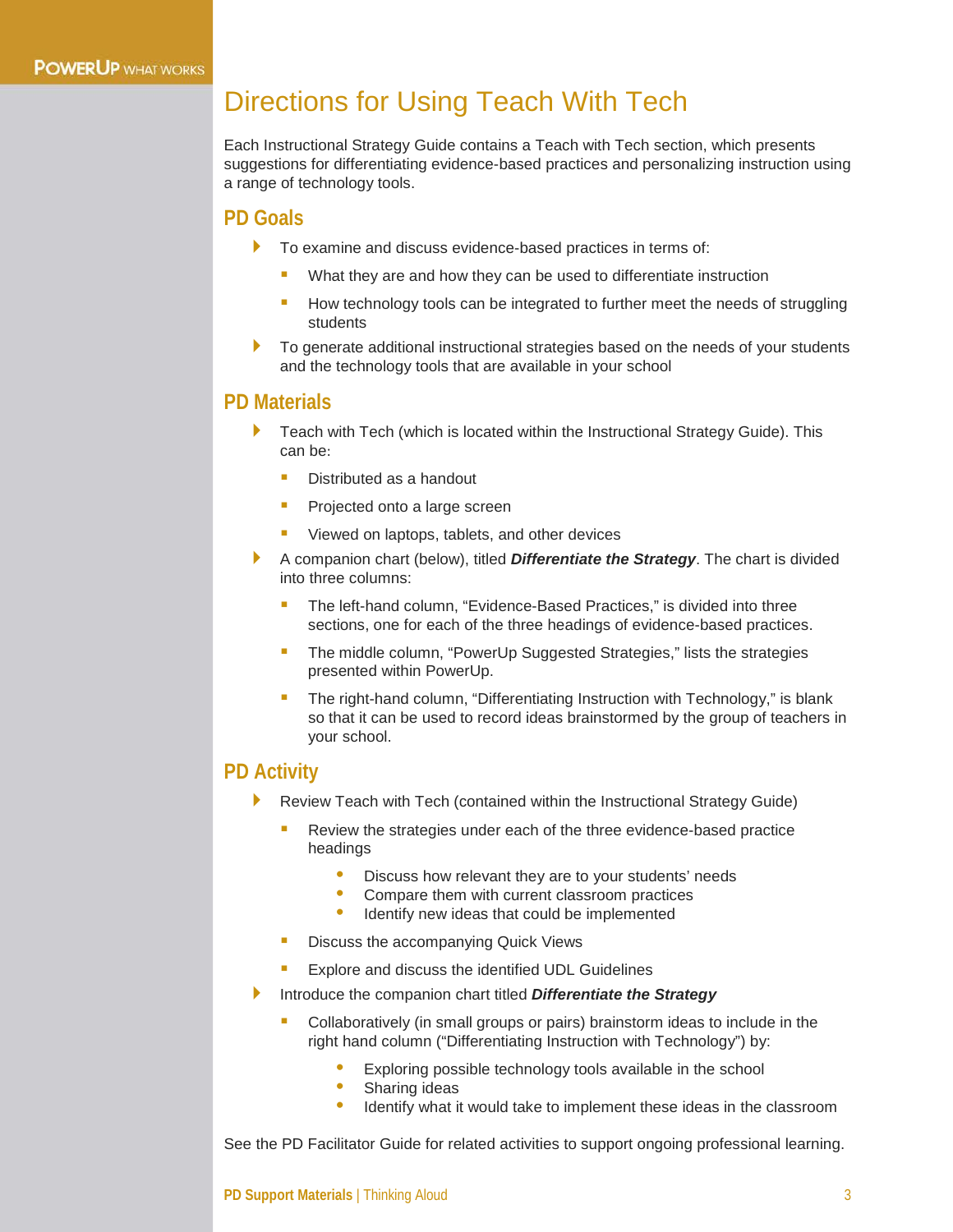## Differentiate the Strategy: Thinking Aloud in Math

| <b>Evidence-</b><br><b>based Practice</b>               | <b>PowerUp Suggested Strategies</b>                                                                                                                                                                                                                                                                                                                                                                                                                           | <b>Differentiating</b><br><b>Instruction with</b><br><b>Technology</b> |
|---------------------------------------------------------|---------------------------------------------------------------------------------------------------------------------------------------------------------------------------------------------------------------------------------------------------------------------------------------------------------------------------------------------------------------------------------------------------------------------------------------------------------------|------------------------------------------------------------------------|
| Provide Clear<br>Explanations                           | Explain to your students that you're as interested in how<br>they get their answer as you are in whether the answer is<br>correct. Tell them that you will help them work on "thinking<br>aloud" and explaining their reasoning.                                                                                                                                                                                                                              |                                                                        |
|                                                         | When you demonstrate solving problems, model the<br>process of thinking aloud by explicitly stating what it means<br>to explain your reasoning. Include all the decisions you<br>make, even the very small ones (e.g., which numbers to<br>work with and what operations to use). Employ technology<br>to support note taking and create visualizations of the big<br>ideas as you work to give students a clearer understanding<br>of your thinking process. |                                                                        |
|                                                         | Ask guiding questions to help your students focus on their<br>reasoning, not just the solution, even when their answer is<br>correct. Ask students to explain why they chose a process<br>or how they made a calculation, emphasizing that the<br>decision process is a core part of mathematical reasoning.<br>When you highlight the process as part of thinking aloud,<br>you help your students to flex and strengthen their<br>reasoning skills.         |                                                                        |
| <b>Give Students</b><br>Strategies and<br><b>Models</b> | Give your students a series of prompts-questions or<br>sentence starters-to guide them through the process of<br>thinking aloud. Make sure you include questions that require<br>them to justify their decisions.                                                                                                                                                                                                                                             |                                                                        |
|                                                         | Have students use models and diagrams to support their<br>thinking and take notes as they go along. These visual<br>supports can help students figure out if their thinking is<br>faulty. The supports also provide you with a way of helping<br>students to pinpoint where and how they have made an<br>error in their thinking. Students can employ technology to<br>improve their visualizations and note taking.                                          |                                                                        |
|                                                         | Ask students to explain their reasoning often. Prompt<br>students to share their thinking when they get correct<br>answers—they can get the correct answer, but for wrong<br>reasons-as well as when they get incorrect answers. All<br>students can benefit from hearing peers' sound, on-target<br>reasoning, and all students can learn from peers'<br>explanations when reasoning goes awry.                                                              |                                                                        |
| Provide<br>Ongoing<br>Formative<br>Assessment           | When a student engages in thinking aloud, invite a peer to<br>listen and comment on the content while you concentrate on<br>the student's use of the strategy (e.g., check to make sure<br>the student shows an understanding of why those steps<br>were needed). With struggling students, a small group<br>activity might work better because it will give the students a<br>chance to hear others before sharing their thinking.                           |                                                                        |
|                                                         | Thinking aloud can help your students learn how to develop<br>a plan to solve a problem. Have students describe and<br>justify a plan they would use to solve a problem. Then, ask<br>them to implement the plan as they think aloud about why it<br>is effective, where they need to make changes, and why.                                                                                                                                                  |                                                                        |
|                                                         | Consider each student's needs and learning styles when<br>you decide on the actions you will take to move students<br>closer to the learning goals. Whatever actions you take,<br>give students time to ask you questions, share their<br>thinking, and respond to the feedback you provide.                                                                                                                                                                  |                                                                        |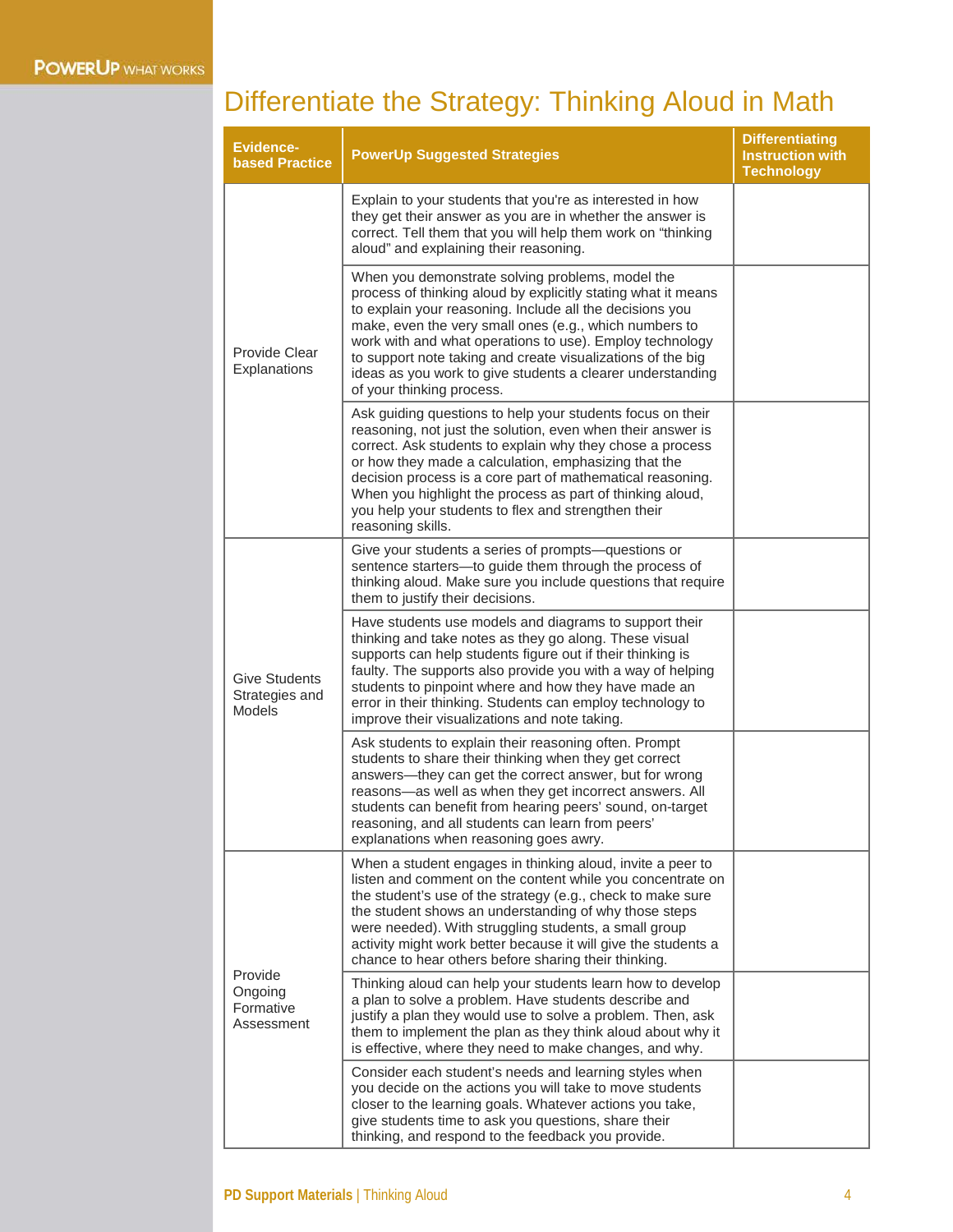### Directions for Using the Lesson in Action

Every Instructional Strategy Guide includes one or more Lessons in Action. Each lesson provides a classroom example of the relevant evidence-based practice. The example illustrates how a teacher aligns instruction with the Common Core State Standards, differentiates instruction to meet the needs of her diverse students, uses technology to personalize learning, and engages in formative assessment.

#### **PD Goals**

- To analyze the Lesson in Action and reflect on current teaching practice
- To provide teachers with a foundation for their own lesson planning

#### **PD Materials**

- The Lesson in Action you selected from the Instructional Strategy Guide, which can be:
	- Distributed as a handout
	- **Projected onto a large screen**
	- Viewed on laptops, tablets, and other devices
- The companion handout (titled *Scavenger Hunt*), which can also be distributed as a handout, projected onto a large screen, or viewed on devices

#### **PD Activity**

- Analyze and discuss the Lesson in Action
- Use the *Scavenger Hunt* handout to discuss how the teacher is:
	- Aligning the lesson with the Common Core State Standards
	- **Employing the strategies suggested in Teach with Tech**
	- **Using technology to support struggling students**
	- **Personalizing instruction through differentiation**
	- **Translating UDL principles into action**
- Compare the Lesson in Action with current practice in your school and classrooms
- Identify the new ideas the Lesson in Action offers for using:
	- Evidence-based practices
	- Differentiated instruction and UDL
	- **Technology tools**
- Use the Lesson at a Glance for lesson planning:
	- Discuss the sequence of the instructional steps: What? Why? How?
	- Discuss how the instructional steps can be used as a basis for lesson planning
	- **E** Create a modified lesson plan to meet student needs by working individually or in collaboration

See the PD Facilitator Guide for related activities to support ongoing professional learning.